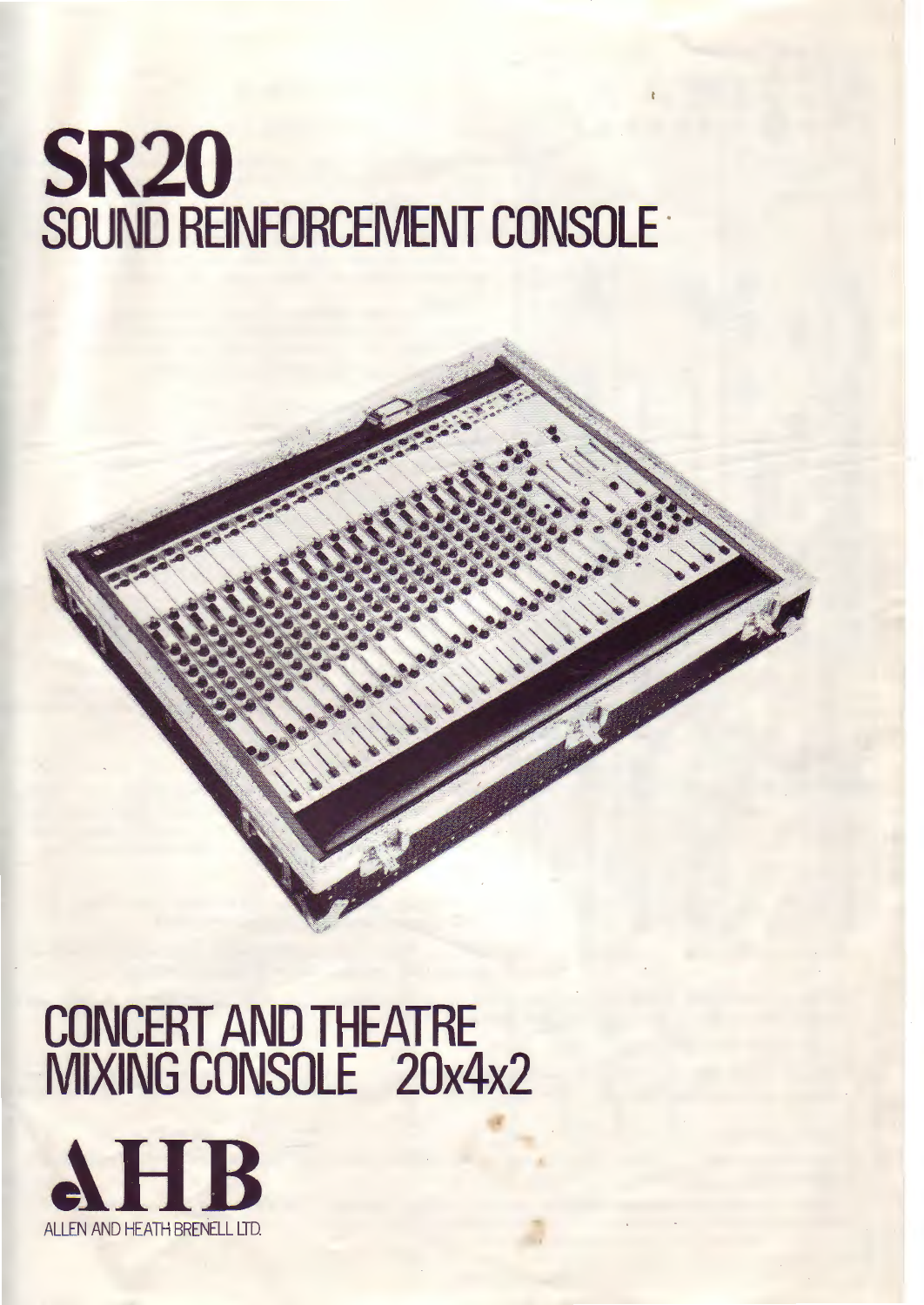

# SR 20 and SR 28

## Preliminary Product Information

The Allen and Heath Modular mixing concept has been successfully established in the recording studio world for several years. The increased demand for a more sophisticated live sound mixing console has resulted in a number of studio consoles being used in theatres and auditoriums in order to obtain a greater degree of flexibility and fidelity.

The SR 20 represents a logical development of this trend and has been designed specifically to meet the demanding requirements of the modern stage production, both musical and dramatic.

A totally expandable format allows up to 20 or 28 input channels to be fitted depending on the frame size chosen. Each channel feeds twelve mix busses offering the following routing facility:

|  | Route to Subgroups           | 4              |
|--|------------------------------|----------------|
|  | Route to stereo masters      | $\mathfrak{D}$ |
|  | Route to auxiliary masters 2 |                |
|  | Route to auxiliary sends     | -3             |
|  | Route to PFL system          |                |

By grouping channels as required a major part of the sound mixer's task can be eliminated, allowing him to concentrate on the creative aspect of his work. The fully modular construction enables rapid in field' servicing and part replacement. In critical situations spare modules can be inserted in a few seconds.

## Input Channel Module

Each channel has a transformer balanced, low noise, input stage with low distortion and high headroom. Mic and line signals may be permanently connected without crosstalk. The following facilities are provided as standard:

\* Variable gain pre amp with input pad on mic and line and switchable high pass filter

\* Three bank equalization witn parametric mid-band. An eq. cut switch is provided as standard.

\* Three auxiliary sends may be pre-selected to either pre or post fader by an undermodule link. As supplied two are pre and one post fader.

\* An input insertion point is provided for limiting or special effects.

\* Each input may be routed to subgroups and masters as required. Stereo panning enables stereo grouping and mixing. Pre fade listening (solo) is linked to the main monitor system

## Output Module

Two modules give control of left and right master outputs. The following facilities are provided:

\* Four subgroups, all panable to the main output faders with two echo returns and solo on each.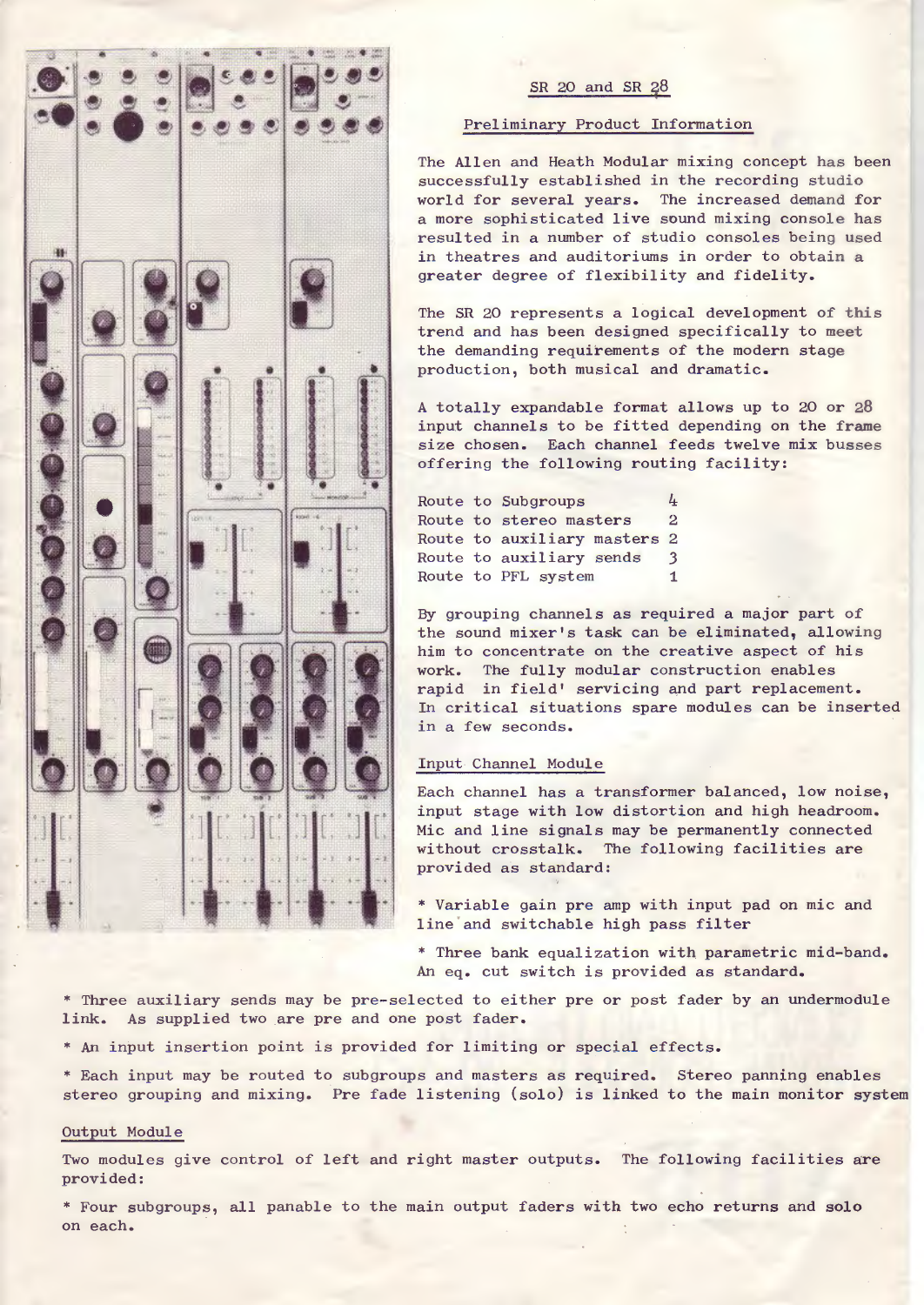\* Two master faders with SOLO

\* A comprehensive meter system reads either the four subgroups or the programme selected on the monitor system. Meters 1 and 2 read the stereo output in this mode.

\* Two auxiliary masters are provided both with pre-fade monitoring. These may be used for simultaneous recording, echo send, or an additional speaker system requiring an independent level.

\* Insertion points are provided on each subgroup and master for additional equipment such as limiters and graphic equalizers.

#### Master Control Module

This module allows the engineer to monitor all signals within the console without affecting the main mix. The following facilities are provided:

\* Three auxiliary master sends

\* Stereo echo return and routing. Echo may also be routed to auxiliary one for foldback with echo.

\* Eight monitor selectors control the feed to the powerful stereo monitoring headphone amplifier. Stereo monitoring is provided on main outputs and tape return. Echo return to monitor is provided for cuing purposes.

\* A comprehensive talkback system gives communication to foldback (stage monitors), main output and a separate stage to desk line if desired. An integral omnidirectional microphone is provided with level control.

\* A test oscillator with sweep frequency and level may be patched to any of the input or output insertion points.

#### Console Interface

Each module carries its relevant input and output connectors, the mic inputs and main output being XLRs. A multipin connector is provided for use with an optional multicore and stagebox system.

#### SR 20 and 28 - Technical Specification

| Format                    | SR 20: $20-4-2$                                  | SR $28: 28-4-2$ |  |
|---------------------------|--------------------------------------------------|-----------------|--|
| Equivalent Input Noise    | $-126dB$                                         |                 |  |
| Sensitivity               | $-80dB$                                          |                 |  |
| Maximum Output            | $+18dBm$                                         |                 |  |
| Noise                     | Better than -75dB overall                        |                 |  |
| <b>Frequency Response</b> | $30Hz$ to $20kHz$ + $1dB$                        |                 |  |
| Output Operating Level    | OdBm including insertion points                  |                 |  |
| Equalization              | $+16dB$ at $10kHz$                               |                 |  |
|                           | $+16dB$ at 100Hz                                 |                 |  |
|                           | +18dB at 1.8kHz to 7.5kHz continuously variable. |                 |  |

| Allen and Heath - Brenell Ltd., |                        |
|---------------------------------|------------------------|
| Pembroke House,                 | telephone: 01-340 3291 |
| Campsbourne Road.               |                        |
| Hornsey,                        | telex: 267727 BATGRP G |
| N <sub>8</sub><br>London,       |                        |